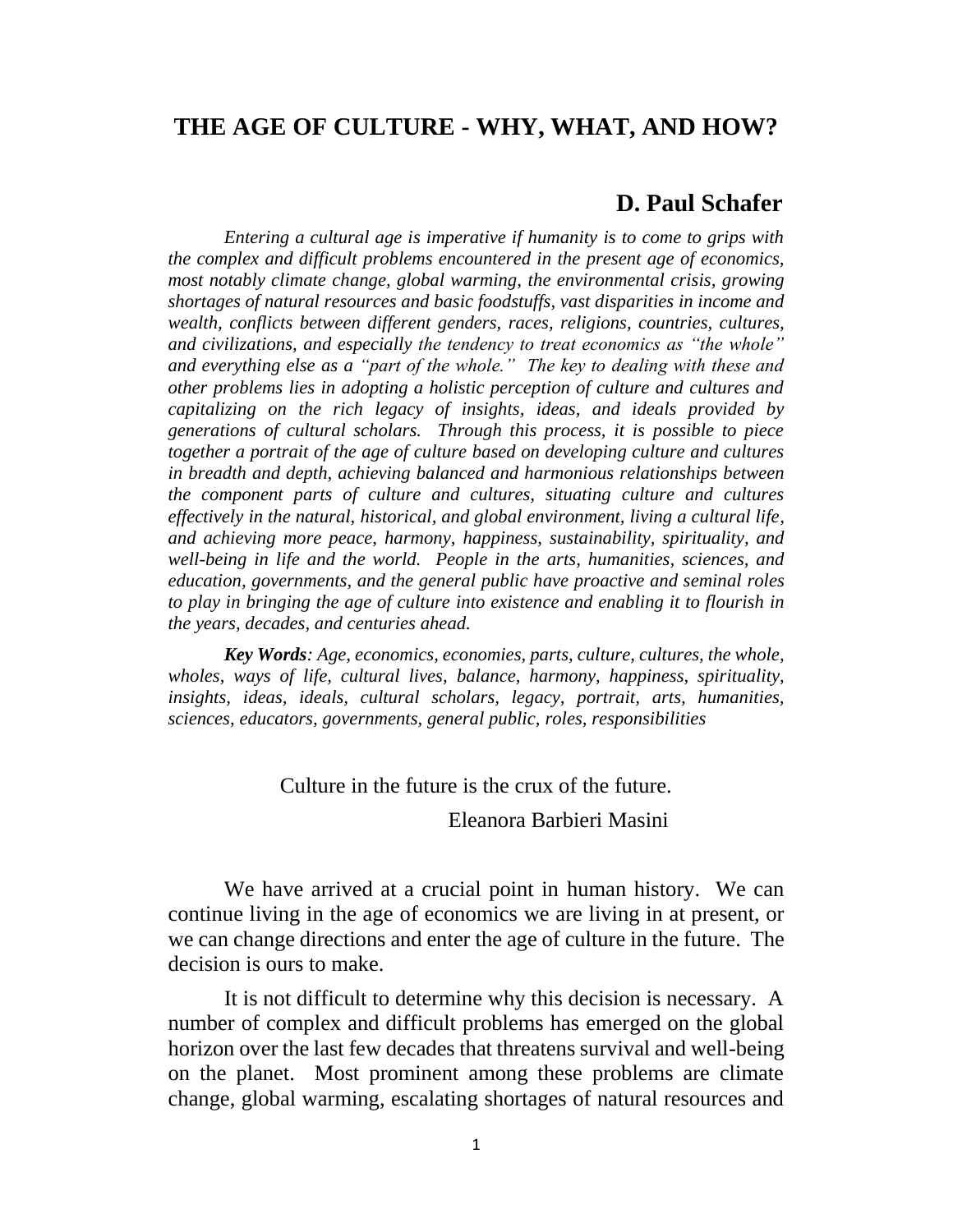basic foodstuffs, huge inequalities in income and wealth, conflicts between different genders, groups, races, religions, cultures, countries, and civilizations, the migration of millions of people, increased violence and terrorism, and the constant threat of nuclear, chemical, or biological warfare. It doesn't take a psychic to tell us how devastating these problems can become if they are not dealt with effectively.

What has brought this situation to a head is the environmental crisis. When the population of the world was much smaller than it is today, there were enough resources to go around, weather conditions were more stable, and there was less pollution, congestion, and waste. However, even back then there were signs that humanity could be in for a rocky ride in the future, especially when Malthus predicated population growth could eventually outstrip the means of subsistence.

Fortunately, an event occurred half a century earlier that was destined to have a much more positive effect on the world. It was the publication of Adam Smith's book *The Wealth of Nations* in 1776. This event triggered a series of developments over the next two hundred and fifty years that have had a very powerful effect on the world. This is because Smith demonstrated in theoretical and practical terms that people's and countries' standards of living and quality of life could be improved significantly through economics, economies, specialization, economic growth, and pursuing one's self-interests.

These beliefs were strengthened when David Ricardo contended that economics should take precedence over all other activities and constitute the main concern of countries. They were strengthened far more when Karl Marx created the economic interpretation of history. It was based on the belief that the affairs of nations can be divided into an "economic base" and "non-economic superstructure" because economics is the "cause" and "basis" of everything in life and the world. This belief was never seriously challenged because it was concluded that Marx had uncovered a "universal truth" through all the years he spent in the British Museum Library researching this matter. For Marx, the economic interpretation of history was true not only for all places in the world, but also for all times - past, present, and future.

Since that time, developing economics and all the various economies of the world has evolved to the point where it is accorded the highest priority in the world today. This has been achieved by creating a comprehensive system of economic theory and practice, as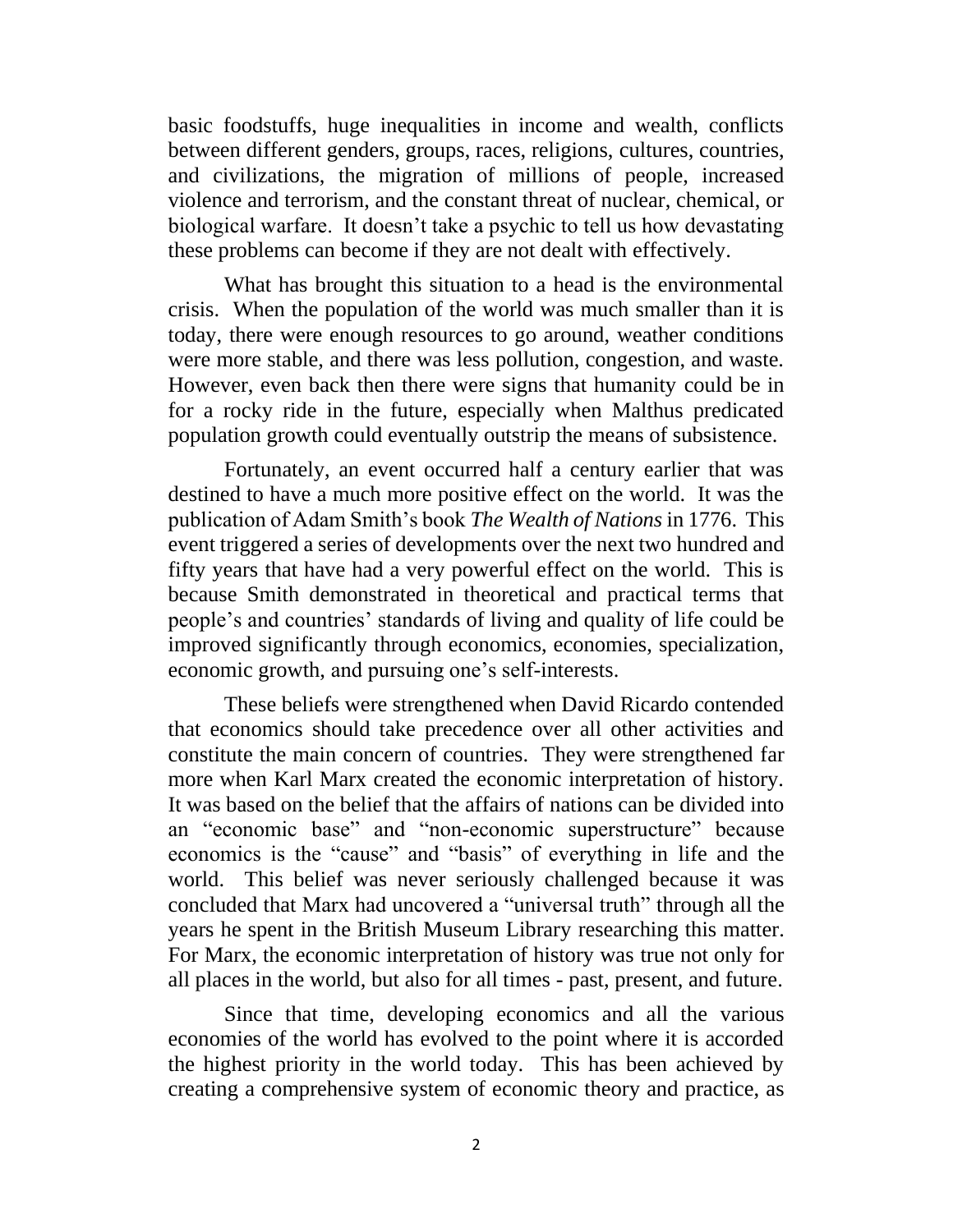well as developing a set of quantitative and statistical indicators that measure economic progress with exact scientific precision, especially gross and net national product, per capita income, and the rate of economic growth. Eventually, economics and economies became the principal concern of governments, largely through theories advanced by John Maynard Keynes and the Keynesians before, during, and after the Great Depression and Second World War. Much more recently, this system has been expanded from the western world to the entire world through the process known as "globalization." (Schafer, 2008)

As a result of these developments, and many others, we are living in an economic age today that is based on making economics and economies the centerpiece of countries and principal preoccupation of municipal, regional, national, and international affairs. It is now generally accepted in all parts of the world that if we look after economics and economies properly, everything else will fall into place and work out for the best. These developments are so powerful and pervasive that it is impossible to call the present age anything but an economic age. This is important because, as the Chinese proverb states, "the beginning of wisdom lies in calling things by their right names."

The economic age is predicated on producing as many goods, services, and material and monetary wealth as possible. In order to do this, production, consumption, productivity, growth, and profits are maximized and numerous activities are valued primarily for their "economic impact." Humanity is now so deeply immersed in this age that it is taken for granted and ignored.

At least until recently. During the last few decades, research undertaken by many scientific and environmental organizations, as well as the findings of the Brundtland Commission on the Environment and the Intergovernmental Panel on Climate Change have caused some people to have serious reservations about the economic age. Others have concluded that "the status quo" is not acceptable because the risks and dangers are too great. And still others feel that things must change and change dramatically if environmental sustainability and human welfare and well-being are to be assured in the future.

Given this situation, an impartial and candid assessment of the economic age is required. (Schafer, 2008) It is impossible to conduct this assessment without admitting that the creation and development of the economic age is humanity's greatest achievement by far. Not only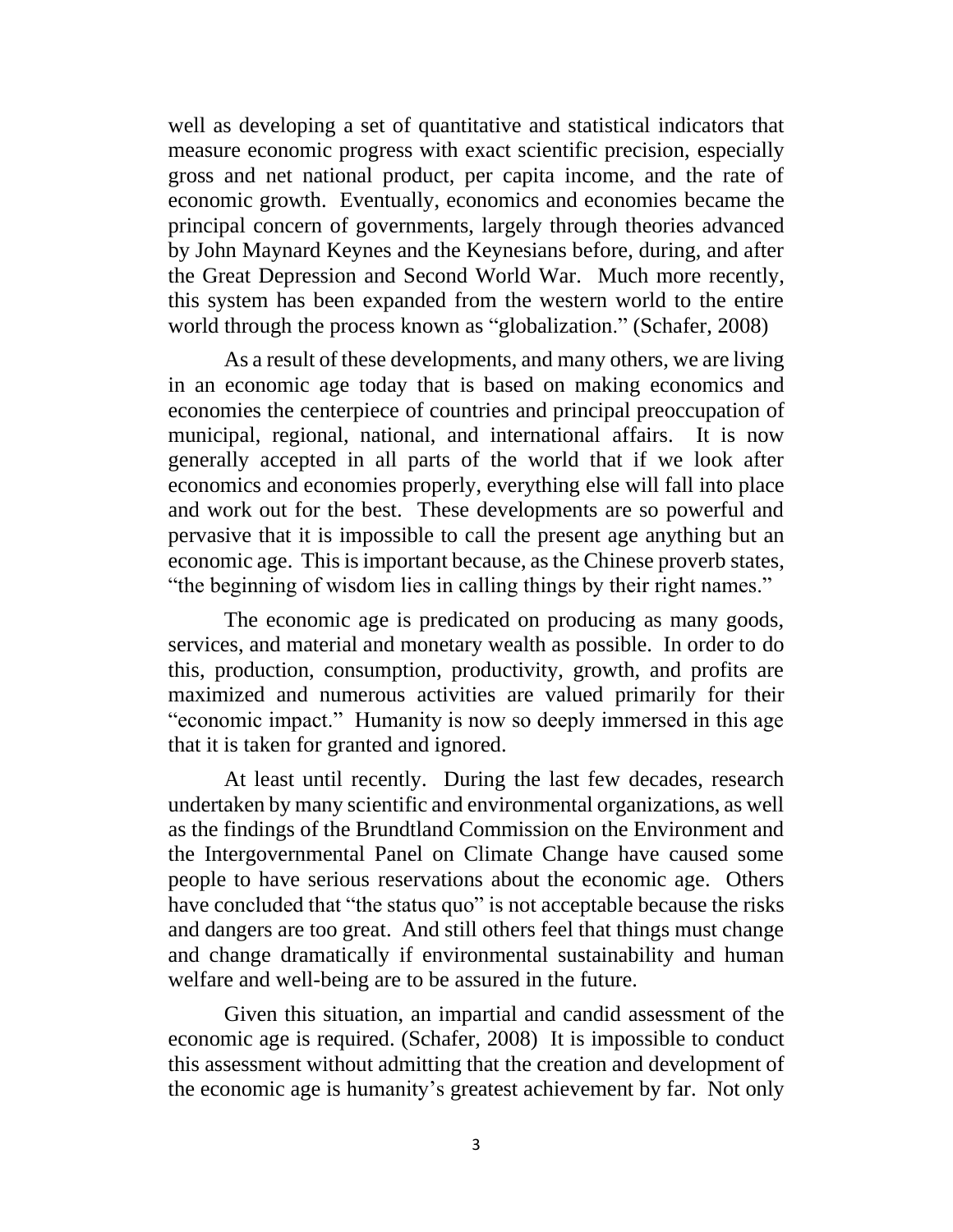has it resulted in the production, distribution, and consumption of a phenomenal number of goods and services and creation of an astronomical amount of material and monetary wealth, but also it has improved living standards and the quality of life for billions of people throughout the world since the economic age was commenced in 1776. It has also contributed to countless advances in agriculture, industry, science, technology, education, communications, health care, politics, the arts, and a great deal else. As a result of this, it is tempting to conclude that we should continue to live in an economic age in the future.

However, there are a number of basic problems with the age of economics that must be taken into consideration because they are evolving very rapidly and threatening to escalate out of control. The most obvious problem is the disastrous effect the economic age is having on the natural environment. What makes this problem so acute and potentially life-threatening is the fact that during the entire time the economic age was being developed in the eighteenth, nineteenth, and twentieth centuries, the natural environment was ignored. The problem with this is that it is not possible to insert the natural environment into the ideological underpinnings and fundamental principles and practices of the economic age **after the fact**. The architectural equivalent to this would be building a colossal office tower or huge condominium on sand or mud. At some point, it is bound to collapse.In effect, the economic age is resting on faulty foundations, and has been for more than two hundred years. This, in itself, confirms that a different type of age is required in the future with new theoretical and practical foundations.

As difficult as this problem is, it is not the only problem with the economic age. As time goes on, it becomes more and more apparent that the economic age is not capable of coming to grips with a number of other complicated problems, especially conflicts between different peoples, groups, classes, races, religions, countries, and cultures, vast inequalities in income and wealth, increased violence and terrorism, numerous immigrant, refugee, and migration difficulties, countless communications issues, and the inability to achieve some of humanity's most important goals or maintain its highest ideals. This is because the economic age is not designed to deal with problems like this.

But the greatest and most complicated problem with the age of economics of all is treating economics as "the whole" and everything else as "part of the whole." The problem here is that economics is not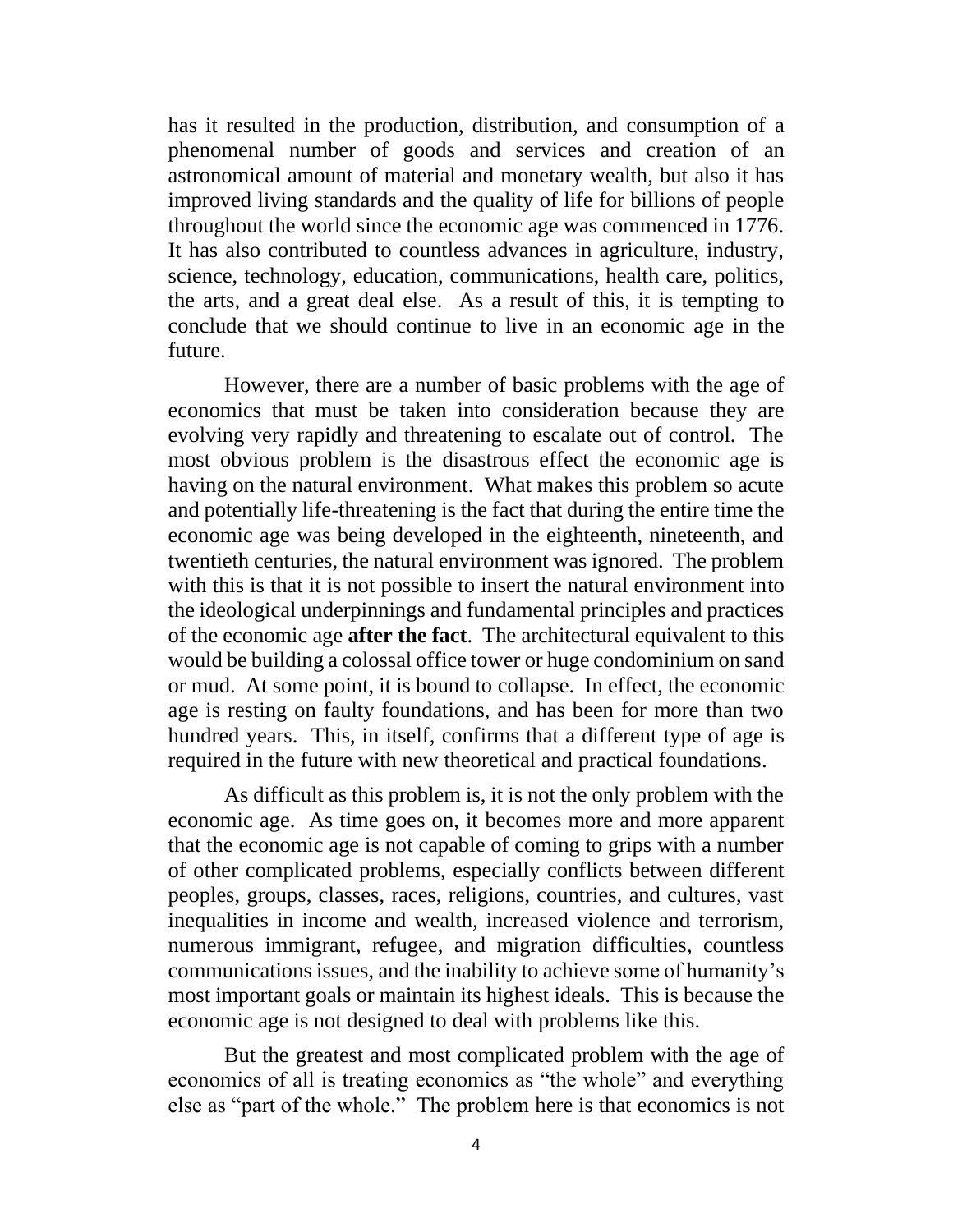the whole, regardless of how crucial it is to all people and all countries. There is a huge difference between saying that economics plays a crucial role in our lives and in the world – which is an undeniable fact and will likely always be the case - and saying that economics is the whole and everything else is part of it. There are many things in life that have little or nothing to do with economics, such as love, friendship, compassion, integrity, beliefs, truth, and trust.

This problem of what is "the whole" and what are "the parts" is the biggest problem in the world today because it affects everybody and everything. Since the whole is greater than the parts and the sum of the parts, humanity must be extremely careful about what it makes the whole and how it deals with this whole and the parts in the future.

A great deal of light was shed on this problem when anthropologists began travelling to different parts of the world in the nineteenth and twentieth centuries to study human societies and human behaviour in depth and on the ground. What they discovered was that people had words for all the various activities they were engaged in as they went about the process of meeting their individual and collective needs and wants. What they did not have, and needed desperately, was a word that described how all these activities were woven together in different combinations to create a whole or total way of life. Culture was the word they used to designate this holistic phenomenon.

This is why Edward Burnett Tylor, one of the world's first anthropologists, chose the word "culture" to describe this holistic phenomenon on the very first page of his book *The Origins of Culture*:

Culture or Civilization, taken in the wide ethnographical sense, is that complex *whole* which includes knowledge, belief, art, morals, law, custom, *and any other capabilities and habits acquired by man as a member of society*. (Tylor, 1958)

Since that time, the word "culture" in the holistic sense has been confirmed by countless anthropologists, sociologists, and cultural historians. It has also been confirmed by the member states of UNESCO when they declared, "Culture ought to be considered today the *whole* collection of distinctive traits, spiritual and material, intellectual and affective, which characterize a society or social group. (UNESCO, 1997) Wole Soyinka, the African Nobel Laureate in Literature, also had this in mind when he said, "We need therefore to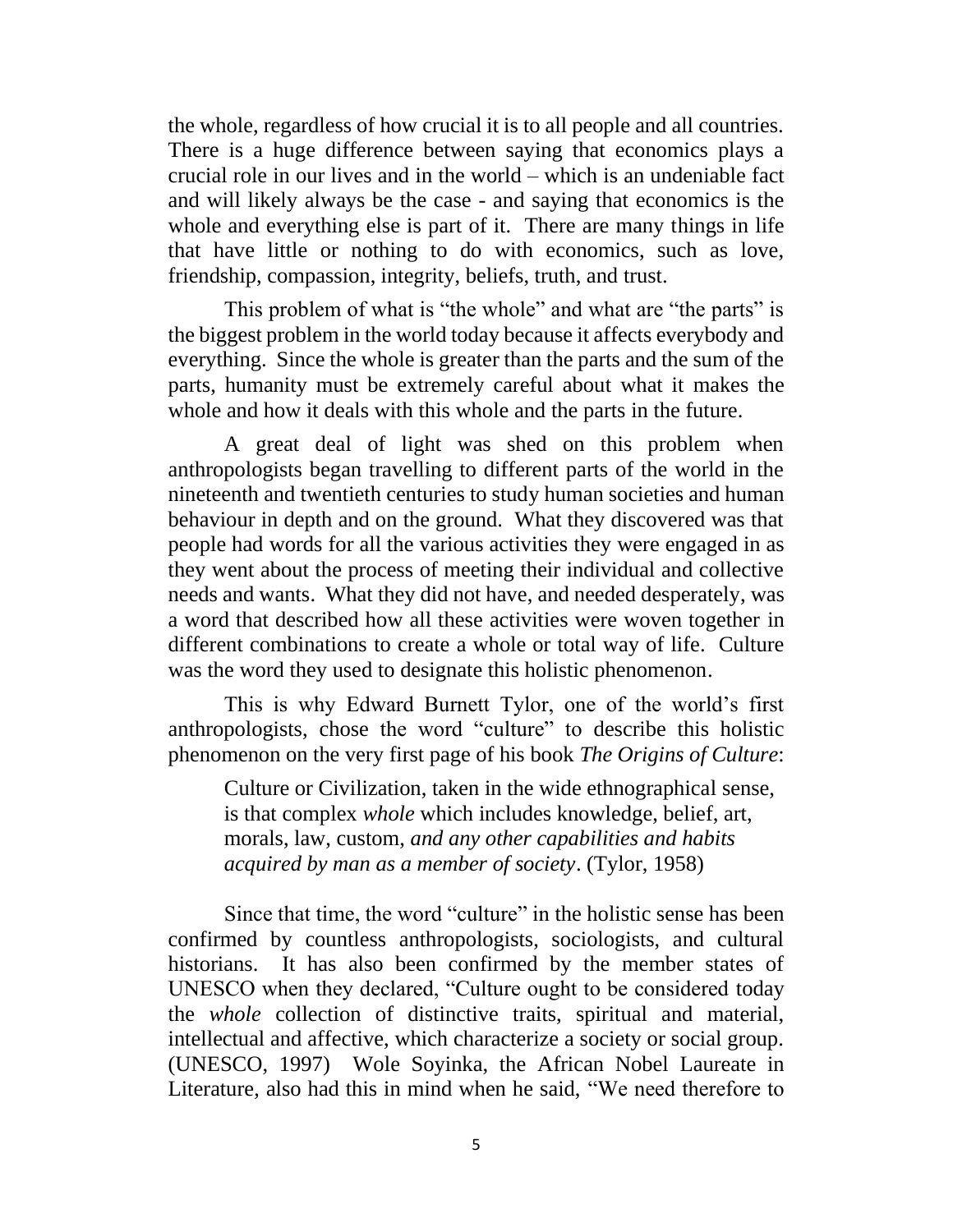constantly reinforce our awareness of the primacy of Source, and that source is the universal spring of Culture. It is nourished by its tributaries, which sink back into the earth, and thereby replenish that common source in an unending, creative cycle. (Soyinka, 1992) And most of all, it is confirmed by people when they say they are "products of their culture." By this they usually mean that they are products of everything that exists in their society or "their culture as a whole."

What is true for culture is also true for cultures. They are also wholes or total ways of life made up of myriad parts. Seen from this holistic perspective, it is obvious that the world is made up of culture and cultures at its very core and in its fundamental essence. Like culture, cultures are concerned with the entire way people visualize and interpret the world, organize themselves, conduct their affairs, embellish and enrich life, position themselves in the world, and act in the world. Indeed, there is very little in the world that is not concerned with or connected to culture and cultures in this all-inclusive sense. This is confirmed by the many ways "culture" and "cultures" have been seen and defined throughout history and manifest themselves in the world today. (Kroeber and Kluckhohn, 1963; Schafer, 1998)

This all-encompassing perception of culture and cultures is desperately needed in the world today. It is needed to focus attention on the "big picture," since this is the thing that is most lacking and urgently required in the world. It is also needed to bring people and activities together rather than split them apart – *to unite rather than divide* - since this is what holism and the holistic perspective are really all about. Moreover, it is needed to make the changes that are essential in people's lives, behaviour, worldviews, and lifestyles to come to grips with the environmental crisis because this has a great deal to do with culture and cultures as overall ways of life. And finally, it is needed to situate economics and economies in a broader and deeper cultural and environmental context. This is necessary to ensure that the development of all the diverse economies in the world are informed by environmental, social, ethical, and human values and not just commercial, financial, and technological concerns, and are therefore clean, green, shared, and humane in the future.

Unfortunately, the holistic perception of culture and cultures has been ignored over the last few centuries because the world has been preoccupied with economics and economies. Nevertheless, this allencompassing perception must now be fully utilized because it has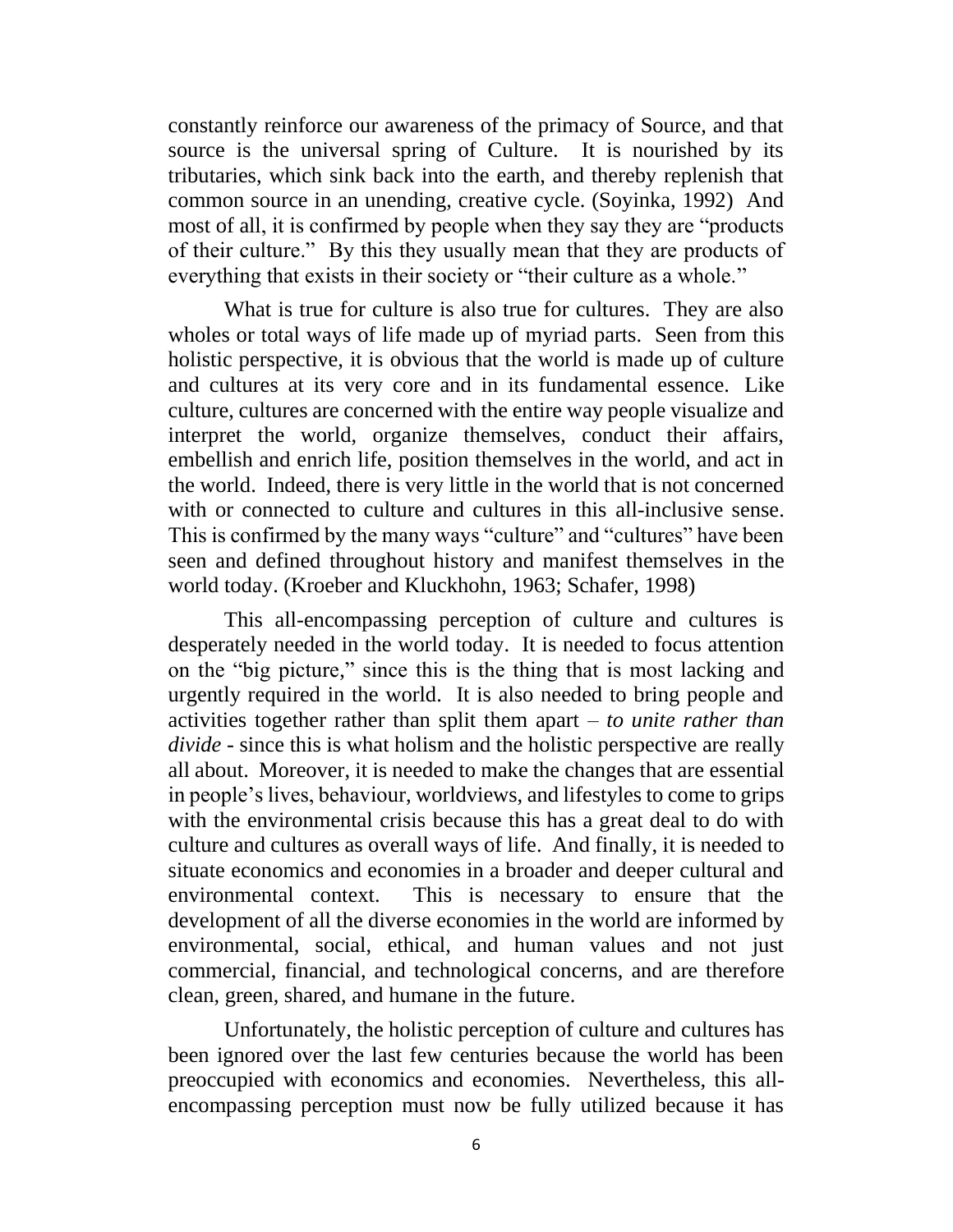profound implications and powerful consequences for all decisions, developments, policies, and actions in the world. This is why Ruth Benedict, the American cultural scholar, emphatically declared that, "the whole *determines* the parts, not only their relation, but their very nature. (Benedict, 1963)

What is true for the holistic perception of culture and cultures is equally true for the works of cultural scholars. They have also been largely ignored outside the cultural realm, especially in terms of their relevance and significance for public policy and decision-making. For just as economics has its "giants" in such scholars as Adam Smith, David Ricardo, Karl Marx, Alfred Marshall, John Maynard Keynes, and others, so culture has its giants as well, such as Voltaire, Jacob Burckhardt, Matthew Arnold, Edward Burnett Tylor, Johan Huizinga, Alfred Kroeber, Ruth Benedict, Margaret Mead, Pitirim Sorokin, Raymond Williams, Edward T. Hall, Joseph Campbell, and many others. It is regrettable that the contributions of these and other cultural scholars have been ignored outside the cultural field because they are filled with a great deal of knowledge, wisdom, insight, understanding, and ideals that are very germane to the world situation and human condition at present and prospects for the future.

The time has come to capitalize on the holistic perception of culture and cultures and the rich legacy of cultural scholars. Not only is this the key to addressing some of the world's most debilitating and acute problems, but also it is the key to making the transition from the age of economics to the age of culture. It is through deeper and deeper forays into the domain of culture and cultures and legacy of cultural scholars that the portrait of a cultural age emerges and manifests itself.

It is a portrait that commences with people, as well it should. For all people live a "cultural life" in the sense that they are compelled to combine all the different parts of their lives together - economic, social, religious, political, educational, recreational, spiritual, and so forth – to form a whole or total way of life. Regardless of what priorities they assign to specific activities in their lives – religion, economics, education, politics, or sports for example – as well as what their worldviews, values, beliefs, and ideals are – the fact remains that they must weave all the activities they are engaged in together to form a holistic entity.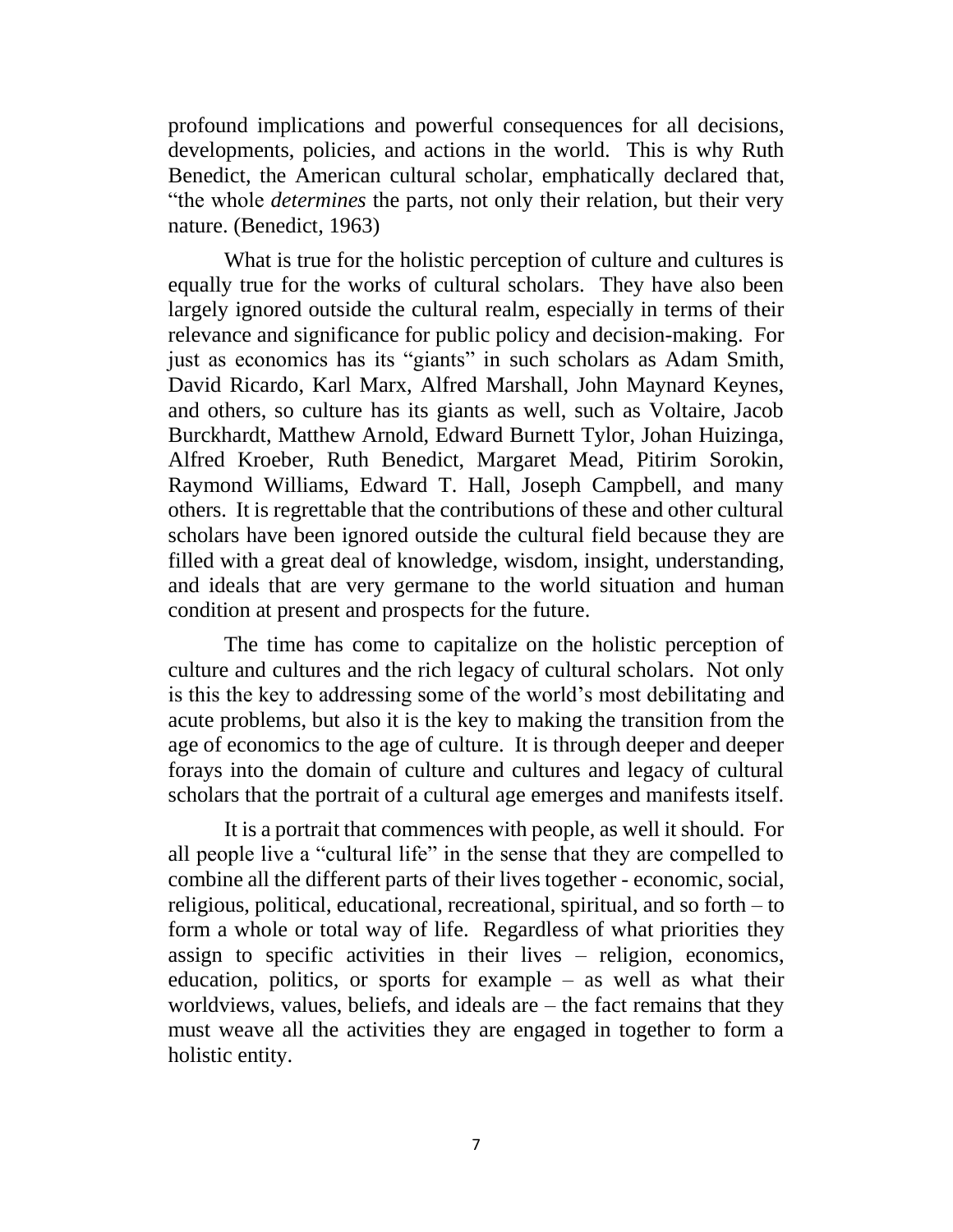Developing as much harmony and balance as possible between all these different activities is what living a cultural life is all about. Not only is this what is required to enjoy a great deal of joy, happiness, and fulfillment in life, but also it is what is needed to experience good health, well-being, spirituality, contentment, and the sublime.

This requirement has been recognized by cultural scholars for more than a century and gave rise to the idea of "the whole person" in the first place. Matthew Arnold, the nineteenth century cultural scholar, believed that the whole person is best achieved through the "harmonious expansion of all the powers which make the beauty and worth of human nature, and is not consistent with the over-development of any one power at the expense of the rest."(Arnold, 1955) John Cowper Powys echoed these sentiments when he said, "The whole purpose and end of culture is a thrilling happiness of a particular sort – of the sort, in fact, that is caused by a response to life made by a harmony of the intellect, the imagination, and the senses."(Powys, 1929) This is also consistent with Goethe's sage advice to "live in the whole, in the good, in the beautiful." What makes this so essential is the fact that if balance and harmony are not achieved, disharmonies and imbalances will set in and compound over time that are inimical rather than conducive to good health, happiness, and well-being in life.

This is what makes the research, publications, and conferences of the Scientific Research Institute of Spiritual Development of Man and International UNESCO Chair "Spiritual and Cultural Values of Upbringing and Education" at Volodymyr Dahl Eastern Ukrainian National University so valuable and timely. They have been researching and writing about how people's personalities and lives can be developed and enriched through culture, the arts, sciences, and spirituality for several decades now. In doing so, they are providing keen insights into what is required to prepare young people and future generations for living in a cultural age, as well as the inspiration and leadership that are required to enter this age and enable it to prosper.

What makes their work in this area particularly pertinent is the fact that there is a great deal to be learned from how people live their lives and cultivate their personalities that is relevant to the development, functioning, and flourishing of cultures in the allinclusive sense. This was why Ruth Benedict believed that cultures are really "personalities writ large" because they are likewise wholes or total ways of life made up of many different parts.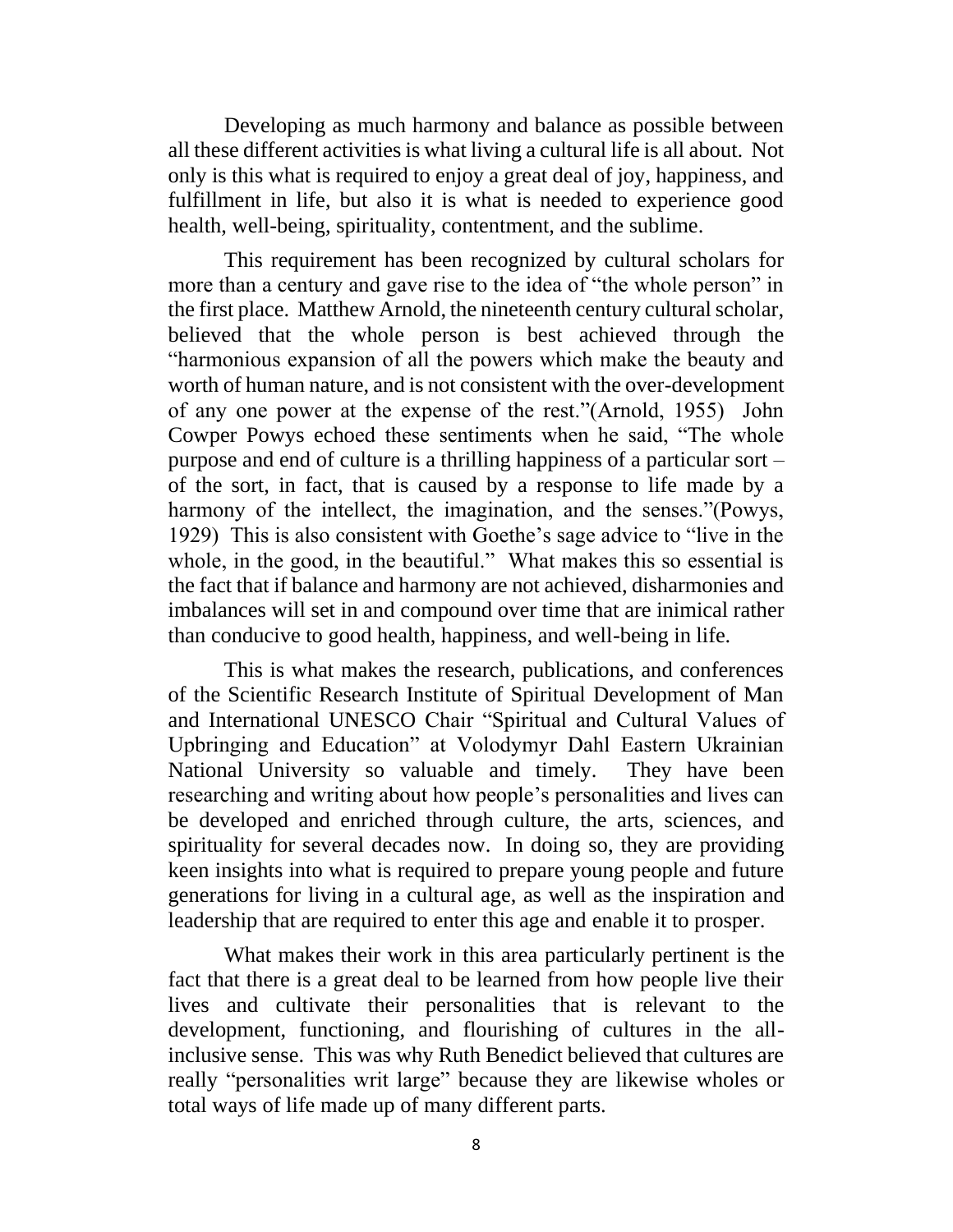To progress further in this area, it is necessary to turn to artists, humanists, scientists, architects, and similar types of people since they create many of the signs, symbols, insights, ideas, and works that are necessary to open the doors to cultures and therefore act as "gateways" to all the different cultures in the world. This is because paintings, plays, music, stories, dances, films, myths, legends, and architectural masterpieces are parts of cultures that have deep symbolic significance for cultures as wholes. Think, for instance, of what Sibelius' *Finlandia*  with its stirring melodies, Smetana's *Moldau* with its rapidly-flowing water, Copland's *Appalachian Spring* with its *Simple Gifts*, and Monet's *Water Lilies* with their exquisite flowers mean to the people and cultures of Finland, the Czech Republic, the United States, and France. Mahatma Gandhi captured this best when he said, "a nation's culture resides in the hearts and in the soul of its people."

It is through examples like this, and many others, that it is possible to piece together an understanding of the holistic character of all the local, regional, national, international, urban, rural, and ethnic cultures in the world, as well as the cultures of corporations, governments, hospitals, police forces, and so forth. This latter area has "taken off" recently because we are beginning to realize that the term "culture" in the holistic sense applies to organizations, institutions, and associations as well. Peter Drucker hit the nail on the head for corporations when he said, "culture eats strategy for breakfast."

Regardless of what cultures we are concerned with, the challenge is the same for cultures as it is for people. It is to achieve balance and harmony between the many different parts of cultures. Johan Huizinga, the Dutch cultural historian, gave us a profound insight into how imperative this is in the overall scheme of things when he said, "The realities of economic life, of power, of technology, of everything conducive to man's material well-being must be balanced by strongly developed spiritual, intellectual, moral and aesthetic values." (Weintraub, 1966) This highlights one of the most important differences between the age of culture and the age of economics. In the age of economics, the focus is on developing the parts in breadth and depth. In the age of culture, the focus is also on developing the parts in depth and breadth, but much more importantly, *on achieving balance and harmony between and among the many different parts*.

This is what makes Huizinga's insights into this area so valuable and illuminating. He put his finger on one of the greatest requirements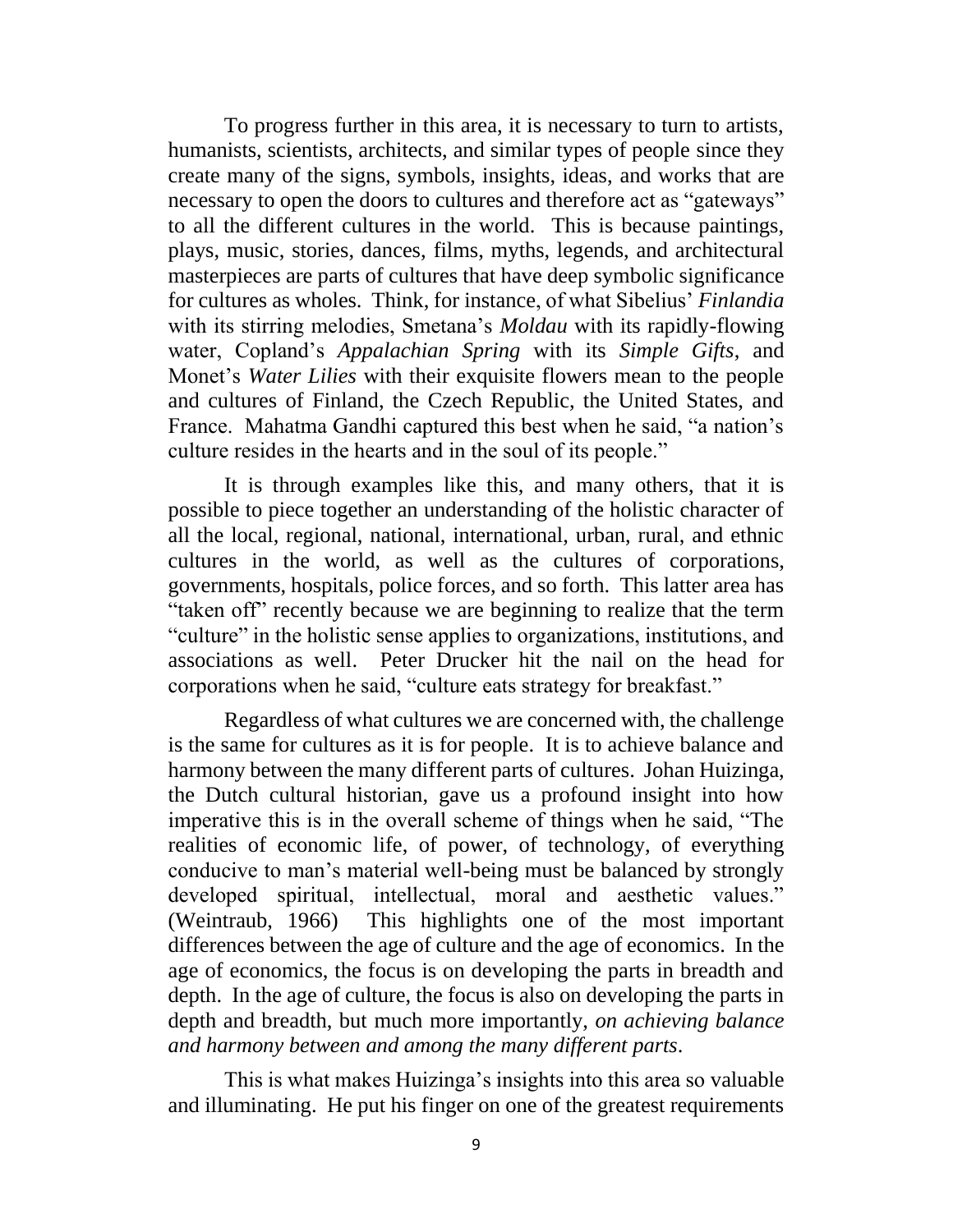of the age of culture of all, as well as why it is so imperative to enter a cultural age. For the fact of the matter is that the "realities of economic life, of power, of technology, and everything conducive to man's material well-being" are not being balanced by "strongly developed spiritual, intellectual, moral and aesthetic values" in the age of economics. In fact, serious imbalances and disharmonies exist between the material and non-material or quantitative and qualitative dimensions of development that are now threatening human survival and well-being on the planet. Indeed, it would not be far off the mark to say that the more the realities of economic life, power, technology, and everything conducive to people's material well-being are pursued, the less environmental, spiritual, intellectual, moral, and aesthetic values are sustained or achieved. Oscar Wilde warned us about the danger of this problem more than a century ago when he said, "it is possible to know the price of everything and value of nothing."

The solution to this problem is to place a high priority on the environment, the arts, sciences, education, ethics, and spirituality in the age of culture. On the one hand, this would reduce humanity's demands on the natural environment because these activities are largely labourintensive rather than material-intensive in character and therefore do not make as many demands on nature and nature's precious resource legacy. On the other hand, it would help to decrease poverty and disparities in income and wealth because a much higher priority would be placed on caring, sharing, and compassion that are essential for eliminating poverty and yielding far more income equality in the world.

Focusing attention on the need to establish balanced and harmonious relationships between the material and non-material dimensions of development indicates how essential it is to develop other crucial relationships in the age of culture. This is true for the relationship between human beings, the natural environment, and other species, different genders, groups, races, and religions, technology and society, the arts and the sciences, the private sector and the public sector, people's rights and responsibilities, and all the diverse cultures of the world. Imbalances and disharmonies exist in all these areas, and others, that need to be overcome, especially the one between all the diverse cultures in the world as a result of basic differences in their values, worldviews, beliefs, and ways of life. This makes it imperative to achieve balance and harmony not only *within* cultures, but also *between* cultures.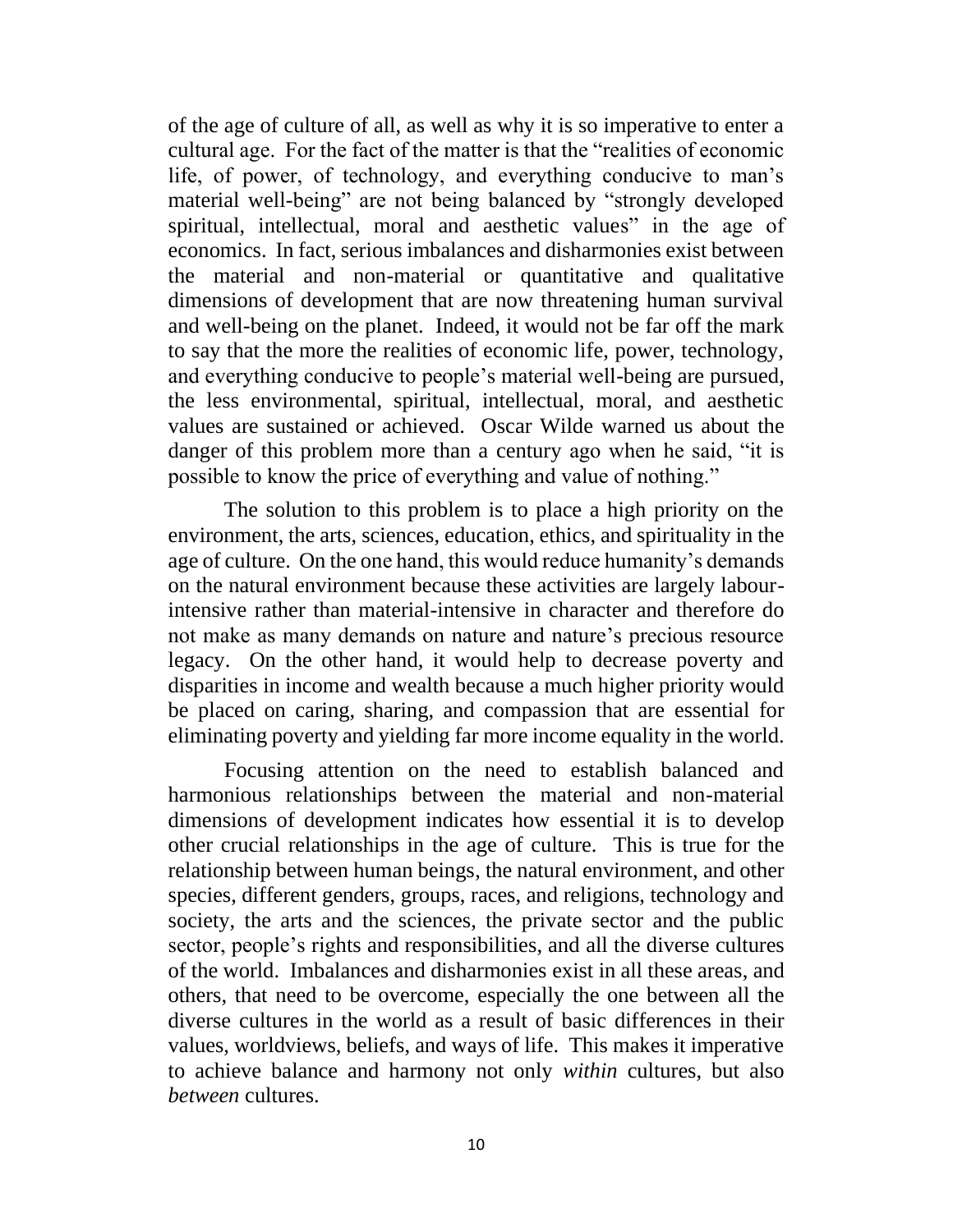Just as it is necessary to achieve balance and harmony within as well as between cultures, so it is necessary to position cultures effectively in the natural, historical, and global environment. Not only would this result in a great deal more environmental sustainability, but also it would make it possible to come to grips with the cultural baggage that people inherit from the past and carry with them in the present and the future. This is the key to reducing conflicts and improving relations between the diverse peoples, groups, races, countries, and cultures of the world, as well as ensuring that all cultures are properly situated in time as well as in space.

It follows from everything that has been said about the age of culture that this age would not be an alternative to the economic age. Rather, it would incorporate the economic age along with a great deal else in a broader, deeper, and more all-encompassing vision of the global situation, human condition, and world of the future. It is a vision that is much more in keeping with the needs of all people, countries, and species. Possibly this is what Erasmus had in mind when he said, "what a world I see dawning before me" at the sunrise of the modern era, as well as what Eleanora Barbieri Masini meant when she said, "culture in the future is the crux of the future."(Masini,1991)

It is impossible to discuss the need for and nature of a cultural age without considering how this age can be realized in fact. In order to do this, it is necessary to examine the roles and responsibilities of the three principal participants in the creation and development of such an age: people and organizations working in the arts, humanities, and educational fields; governments; and the general public.

Unfortunately, people and organizations working in the arts, humanities, and educational fields are very diffuse and disconnected at present. This is because they are spread across many different disciplines and areas – all the various art forms, philosophy, ethics, the sciences, heritage of history, cultural industries, cultural studies, anthropology, sociology, ecology, and biology - and there is little or no communication or connection between them. Nevertheless, these people and organizations are the most essential of all because they are deeply committed to the prominent role culture is capable of playing in the world and must therefore provide the impetus and leadership that are required to move culture and cultures in general - and cultural development and policy in particular – out of the margins and into the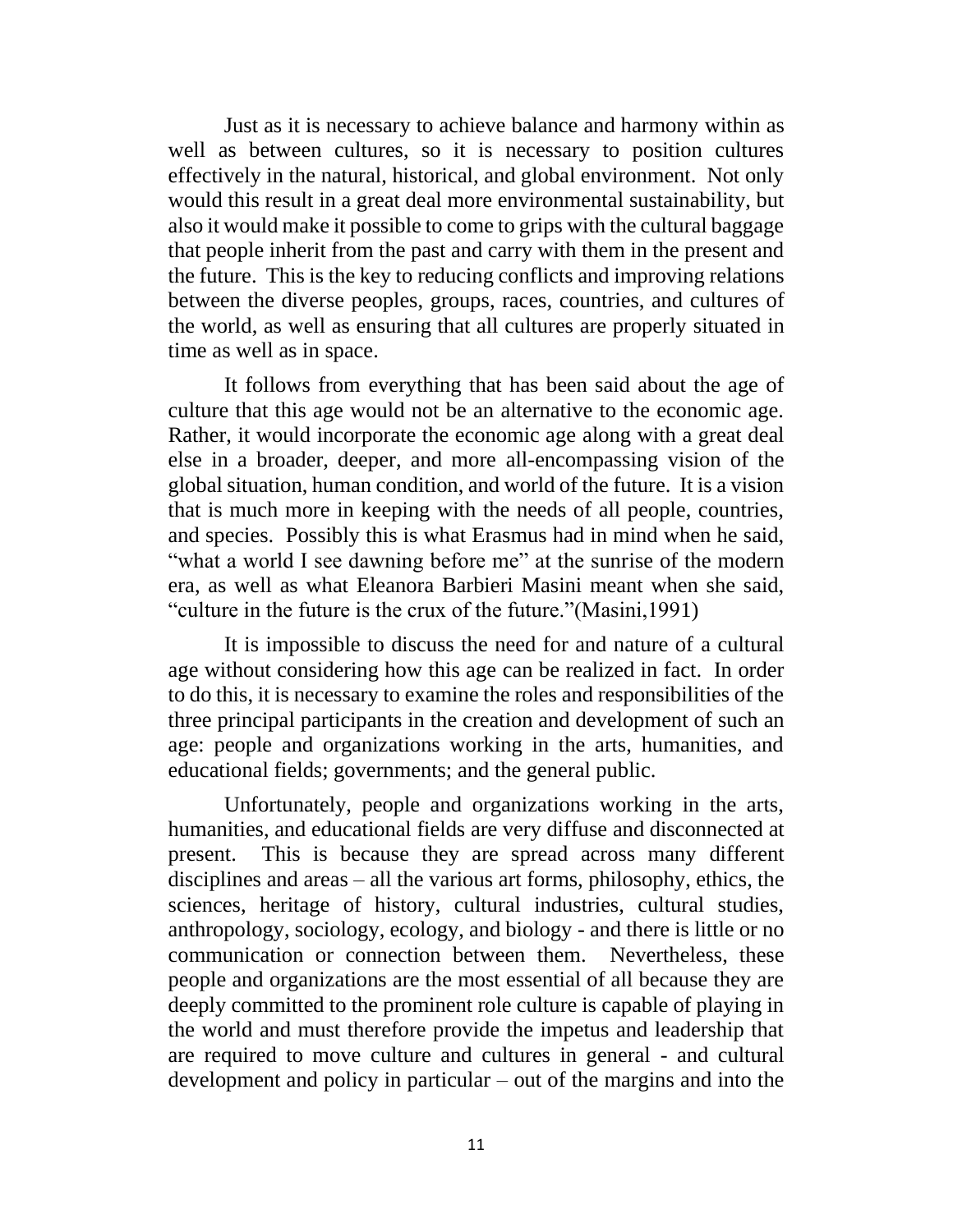mainstream of society and the world as well as ushering in the age of culture as the next great epoch in human history.

They also have a responsibility to provide the educational and learning materials, resources, courses, and curricula that are required to broaden, deepen, and intensify knowledge and understanding of the complexities and intricacies of culture and cultures as wholes or total ways of life in both theory and practice, improve relations between the diverse cultures and civilizations of the world, enhance awareness of the dangers and shortcomings of culture and cultures and not just their strengths and benefits, increase appreciation and use of the tangible and intangible cultural heritage of humankind, and create the bridges, links, algorithms, artificial intelligence capabilities, networks, and platforms that are required to coalesce this group into a cohesive "cultural community" committed to espousing the best in human nature, conduct, and character as well as reducing violence, conflict, racism, and hate in the world.

Governments also have a proactive and paramount role to play in the creation and development of the age of culture. Their responsibilities in this area can be achieved by embracing the holistic perspective and integrative potential of culture. If this perspective and potential are not provided by governments they will not be provided at all, since governments, culture, and politics share one of the greatest ideals of humanity in principle and in common, namely the need to act in the best interests of all people and the whole and not just some people and privileged parts of the whole. If they don't do this, it will not occur at a time when this is most needed in all parts of the world.

And this brings us to the general public. While it has the least pressing requirement in terms of ushering in the age of culture and making it operational, it could play the greatest role of all if it focused its energy, attention, and priorities on achieving culture's highest and wisest ideals. Most notable in this regard are promoting peace, order, justice, civility, equality, and spirituality in the world, as well as making it possible for all people and all countries to enjoy reasonable standards of living and a decent quality of life without straining the world's scarce resources and finite carrying capacity to the break point. To do this would be to make a remarkable contribution to the realization of the age of culture and a better world at a critical time in human history.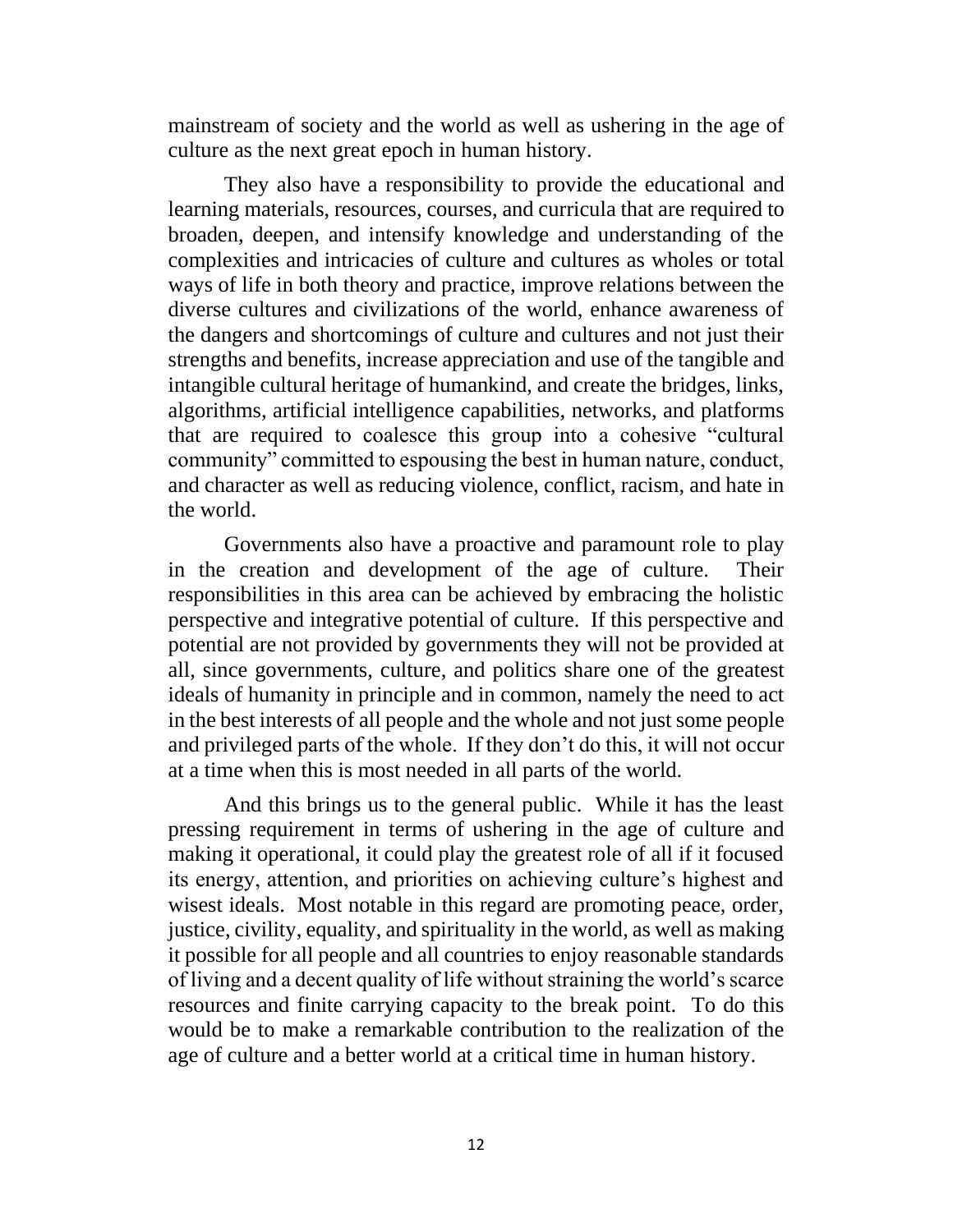## **References**

1. Arnold, M. (1955). *Culture and Anarchy.* Cambridge: Cambridge University Press, pp. 47-48.

2*.* Benedict, R. (1963). *Patterns of Culture.* London: Routledge and Kegan Paul, p. 36 (italics mine).

3. Kroeber, A., Kluckhohn, C. (1963). *Culture: A Critical Review of Concepts and Definitions.* New York: Vintage Books.

4. Masini, E. B. *The Futures of Culture* (1991). Volume I: Meeting of the Working Group on the Futures of Culture, 9-10 January, 1990. Paris: UNESCO, p. 6.

5**.** Powys, J. C. (1929). *The Meaning of Culture.* New York: W. W. Norton and Company, Inc., p. 77.

6. Schafer, D. Paul (2008). *Revolution or Renaissance: Making the Transition from an Economic Age to a Cultural Age*. Ottawa: University of Ottawa Press. See Part I, Chapters 1 to 4, pages 9 to 135 for a detailed account of the origins, evolution, and mechanics of the economic age, as well as an objective assessment of the basic strengths and shortcomings of the economic age.

7. Schafer, D. Paul (1998). *Culture: Beacon of the Future.* Westport, Conn.: Praeger. See page 13 to 82 for an examination of the many different perceptions and definitions of culture that have been advanced throughout history, from the earlier and narrower artistic, humanistic, historical, and psychological ones to the more recent and all-encompassing anthropological, sociological, ecological, and biological ones. When these perceptions and definitions are examined in depth and in totality, there is very little in the world that is not concerned with or connected to culture and cultures, especially the anthropological or holistic perception and definition of culture and cultures as wholes or total ways of life.

8. Soyinka, W. (1992). 'Culture, Memory, and Development," International Conference on Culture and Development in Africa, 2-3, April, 1992. Washington: The World Bank, p. 21.

9. Tylor, E. B. (1958). *The Origins of Culture.* New York and London: Harper Torchbooks, p. 1 (italics mine).

10.UNESCO. (1997). *A Practical Guide to the World Decade for Cultural Development* 1988-1997. Paris: UNESCO, p. 16 (italics mine).

11. Weintraub, K. J. (1966). *Visons of Culture: Voltaire, Guizot, Burckhardt, Lamprecht, Huizinga, Ortega y Gasset.* Chicago: University of Chicago Press, p. 216.

Published in the Proceedings of the  $10<sup>th</sup>$ . International Scientific and Practical Conference "Spiritual and Cultural Upbringing of a Personality in Conditions of Humanity's Entry Into "The Age of Culture" within the framework of D. Paul